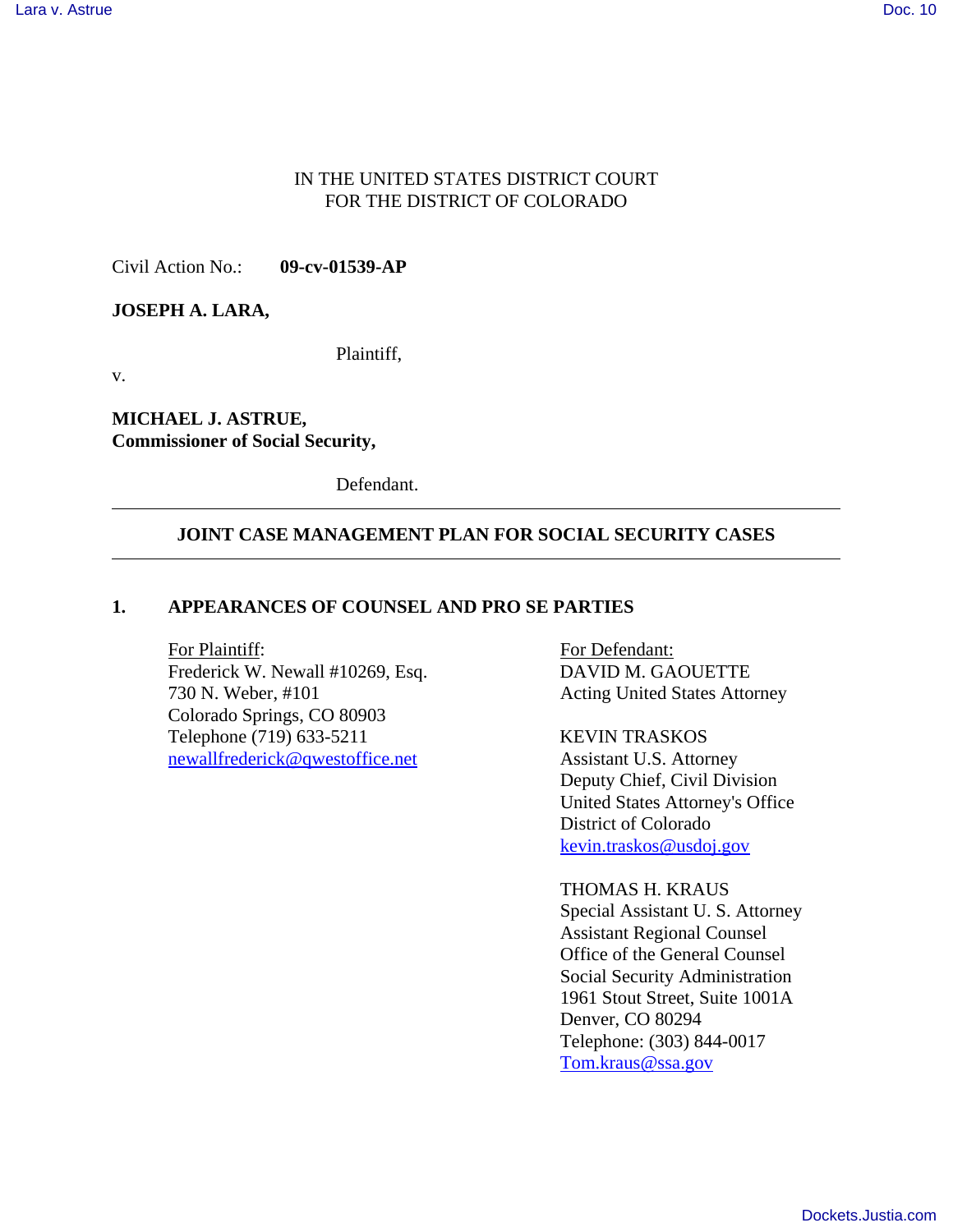### **2. STATEMENT OF LEGAL BASIS FOR SUBJECT MATTER JURISDICTION**

The Court has jurisdiction based on section 205(g) of the Social Security Act, 42 U.S.C.  $§$  405(g).

# **3. DATES OF FILING OF RELEVANT PLEADINGS**

- **A. Date Complaint Was Filed:** June 30, 2009
- **B. Date Complaint Was Served on U.S. Attorney's Office:** July 22, 2009
- **C. Date Answer and Administrative Record Were Filed:** September 18, 2009

### **4. STATEMENT REGARDING THE ADEQUACY OF THE RECORD**

**Plaintiff states:** Although counsel has undertaken a timely review of the record, the accuracy and completeness of the Administrative Record cannot be verified until after the Plaintiff's Opening brief is filed.

**Defendant states:** There are no issues with the accuracy or completeness of the Administrative Record.

#### **5. STATEMENT REGARDING ADDITIONAL EVIDENCE**

**Plaintiff states:** See Plaintiff's statement in paragraph 4, above.

**Defendant states:** None anticipated.

# **6. STATEMENT REGARDING WHETHER THIS CASE RAISES UNUSUAL CLAIMS OR DEFENSES**

The parties, to the best of their knowledge, do not believe this case raises unusual claims or defenses.

# **7. OTHER MATTERS**

None.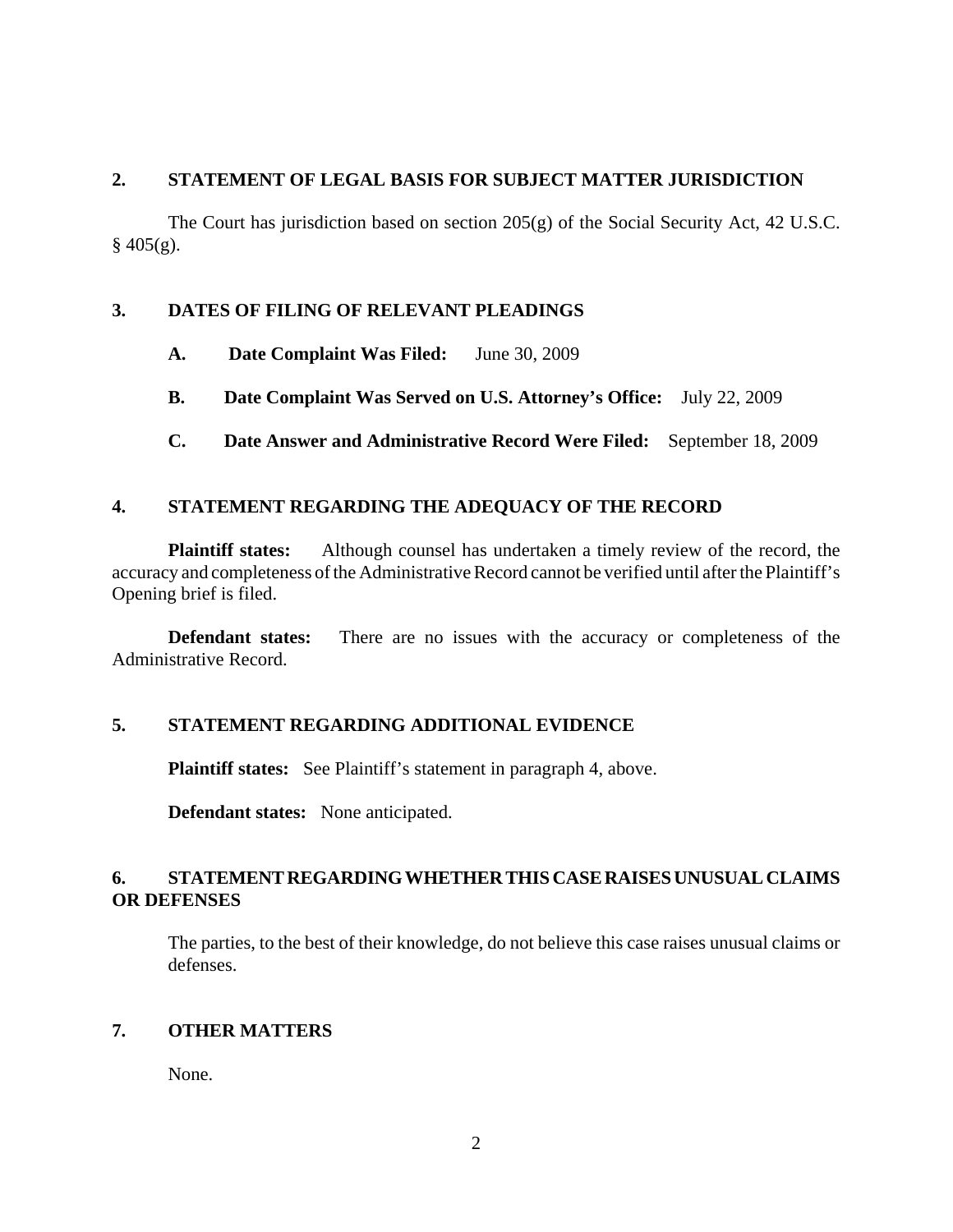## **8. BRIEFING SCHEDULE**

Because of workload and scheduling conflicts, the parties respectfully request the following briefing schedule:

- **A. Plaintiffs Opening Brief Due:** November 25, 2009
- **B. Defendant's Response Brief Due:** December 28, 2009
- **C. Plaintiffs Reply Brief (If Any) Due:** January 11, 2010

### **9. STATEMENTS REGARDING ORAL ARGUMENT**

- **A. Plaintiffs Statement:** Plaintiff does not request oral argument.
- **B. Defendant's Statement:** Defendant does not request oral argument

# **10. CONSENT TO EXERCISE OF JURISDICTION BY MAGISTRATE JUDGE**

All parties have consented to the exercise of jurisdiction of a United States Magistrate Judge.

#### **11. OTHER MATTERS**

THE PARTIES FILING MOTIONS FOR EXTENSION OF TIME OR CONTINUANCES MUST COMPLY WITH D.C.COLO.LCivR 7.1(C) BY SUBMITTING PROOF THAT A COPY OF THE MOTION HAS BEEN SERVED UPON THE MOVING ATTORNEY'S CLIENT, ALL ATTORNEYS OF RECORD, AND ALL PRO SE PARTIES.

# **12. AMENDMENTS TO JOINT CASE MANAGEMENT PLAN**

The parties agree that the Joint Case Management Plan may be altered or amended only upon a showing of good cause.

DATED this 8th day of October, 2009

# BY THE COURT:

# *s/John L. Kane*